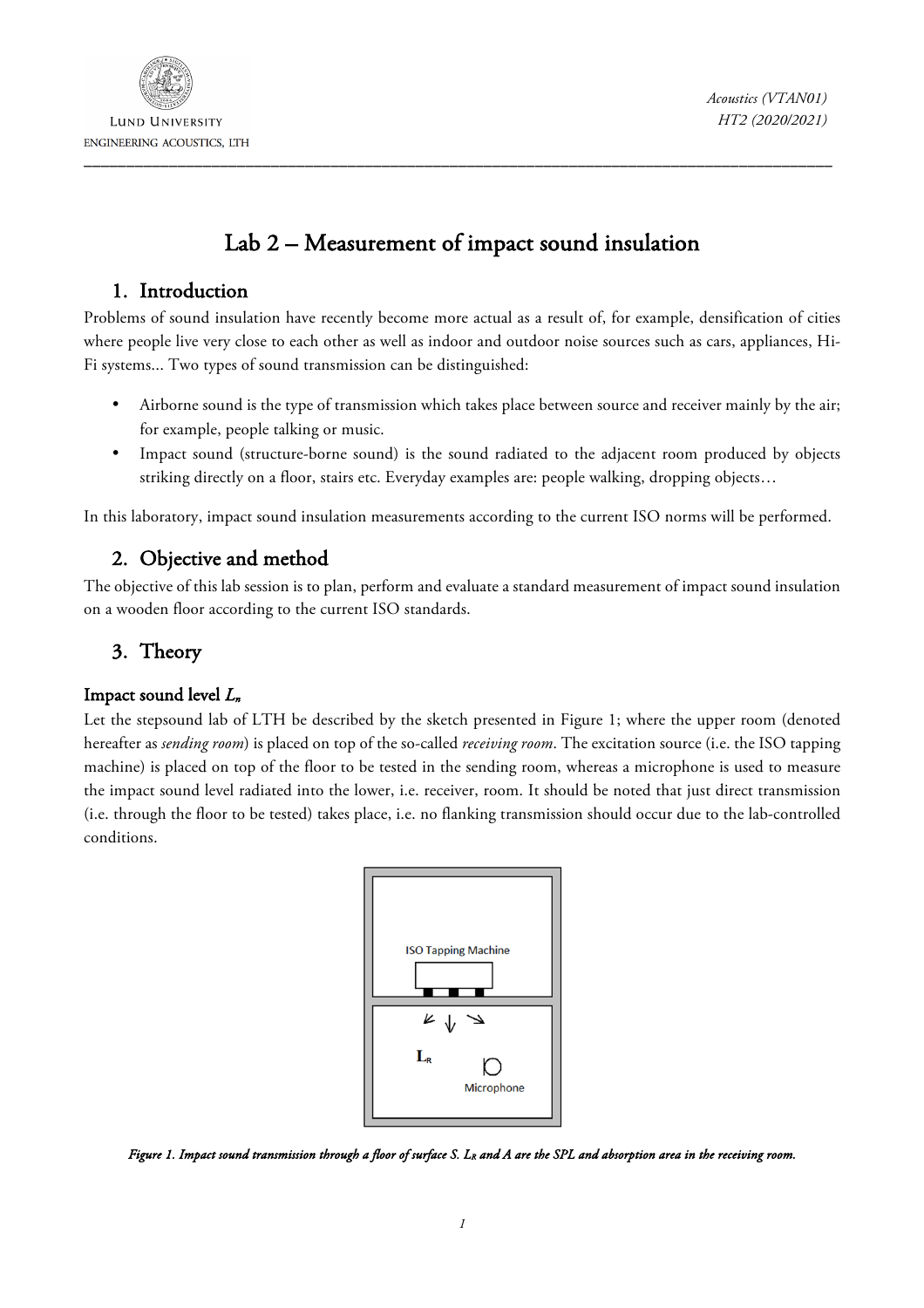**LUND UNIVERSITY**  \_\_\_\_\_\_\_\_\_\_\_\_\_\_\_\_\_\_\_\_\_\_\_\_\_\_\_\_\_\_\_\_\_\_\_\_\_\_\_\_\_\_\_\_\_\_\_\_\_\_\_\_\_\_\_\_\_\_\_\_\_\_\_\_\_\_\_\_\_\_\_\_\_\_\_\_\_\_\_\_\_\_\_\_\_\_\_\_

*Acoustics (VTAN01) HT2 (2020/2021)*

The ISO tapping machine is placed at different spots on the floor and as soon as it is turned on, it creates vibrations in the floor which propagate throughout and radiate to the room below. The sound pressure level  $L_R(f)$  is measured in the receiving room at different positions with help of a sound level meter. The tapping machine positions as well as the microphone placement are defined in the standard ISO 717-2. The frequency dependent impact sound level *Ln(f)* is calculated with the help of:

$$
L_n(f) = L_R(f) + 10 \log \frac{A(f)}{10}
$$

The absorption area *A(f)* is related to the reverberation time as described below.

#### Reverberation time

Each time the sound in a room hits a wall, it loses a percentage of its energy that is given by the absorption coefficient <sup>α</sup>*.* From the repeating wall hits, the total sound energy in a room decays exponentially with time, whereas the sound pressure level decays linearly with time. The time it takes for the sound pressure level to decrease 60 dB from the time a sound is turned off is called reverberation time,  $T_{60}$ .

When measuring reverberation time, one starts by emitting either pink noise (equally distributed energy in each octave band) or also an impulse excitation. One then simply measures the inclination (i.e. decay) of the SPL curve after the sound is turned off. If the sound level does not decrease by 60 dB, the reverberation time can be evaluated through the drop of the curve during the first 20 dB or 30 dB and then be extrapolated instead ( $T_{20}$  or  $T_{30}$ , respectively). Theoretically, the values of  $T_{60}$ ,  $T_{20}$  and  $T_{30}$  should be the same; however one should be careful as there may be cases where the inclination is not linear with different results. This is often the case when measuring the reverberation time in a room with irregular geometries (e.g. one or two room dimensions much larger than another), such as in corridors and office landscapes.

Reverberation time can also be calculated by means of Sabine's formula, which gives us the relationship between the effective absorption area  $A(f)$  in a room of volume *V* and the reverberation time  $T_{60}(f)$ , or  $RT(f)$ , according to:

$$
T_{60}(f) = \frac{55.26 \frac{V}{c_0}}{C_0 \cdot A(f)} = 0.16 \frac{V}{\sum_{i} S_i \alpha_i(f)},
$$

 $c_0$  being the speed of sound in the air. The total effective absorption area of the room is calculated as  $A(f) = \sum_i \alpha_i(f) \cdot S_i$ , where <sup>α</sup>*<sup>i</sup>* is the absorption coefficient of each surface involved and *Si* its respective area.

The description of the decay of sound described above is based on a model of sound that assumes a diffuse sound field in the room (i.e. equal sound pressure level in every position of the room). The frequency above which a diffuse room model is valid is referred to as the Schroeder cut-off frequency, given by

$$
f_s=2000\sqrt{\frac{T_{60}}{V}}\,.
$$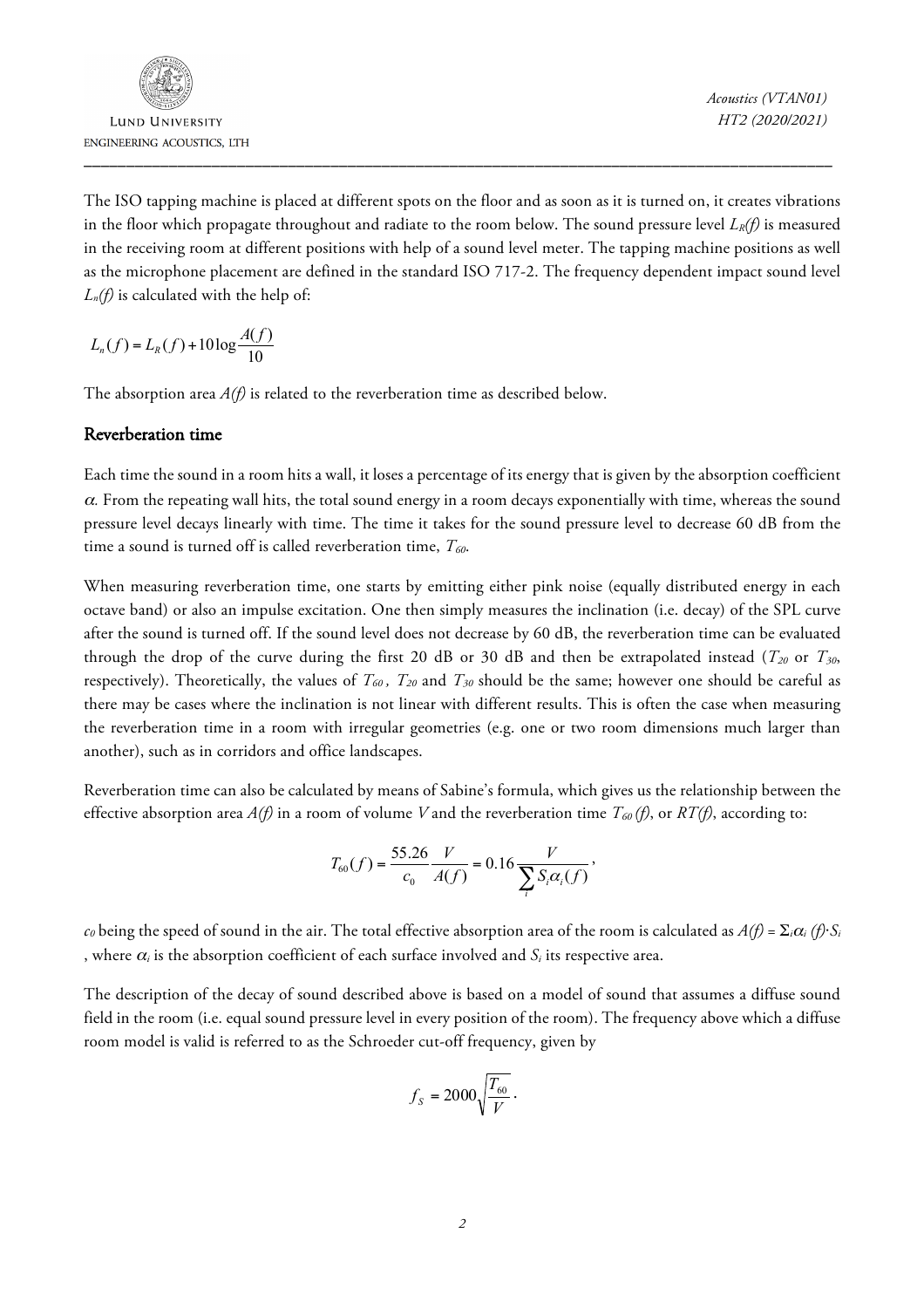

**LUND UNIVERSITY**  \_\_\_\_\_\_\_\_\_\_\_\_\_\_\_\_\_\_\_\_\_\_\_\_\_\_\_\_\_\_\_\_\_\_\_\_\_\_\_\_\_\_\_\_\_\_\_\_\_\_\_\_\_\_\_\_\_\_\_\_\_\_\_\_\_\_\_\_\_\_\_\_\_\_\_\_\_\_\_\_\_\_\_\_\_\_\_\_

*Acoustics (VTAN01) HT2 (2020/2021)*

### 4. Preparations

Review from the lecture notes the process on how to perform an ISO impact sound insulation measurement; check the number of positions (microphone, tapping machine, loudspeaker…) one needs and put up a plan.

### 5. Measurement equipment

The measurement equipment is composed of:

- A Norsonic 140 sound level meter (with a microphone)
- Noise generator
- Amplifier
- Loudspeaker
- ISO tapping machine

*NOTE:* Wear ear protections at all times when performing measurements!

### 6. Execution

Before you start, make sure that you get familiar with the equipment and that you know how it works.

- 1. Measure the reverberation time *T60(f)* in the receiving room with help of the sound level meter using both methods: (i) impulse excitation (slam a book against the wall, clap…. Try different impulses and compare them) and (ii) interrupted noise. If the latter is used*,* send out noise of ca 80-90 dB, which can be done by adjusting the volume in the amplifier. The loudspeaker should be placed at least in two different positions (of which one must be a corner), with 2 measurements for each position being needed. Make sure that the lab door is closed at all times during the measurements.
- 2. Measure and record (for 15 seconds) the sound pressure level in the receiving room after having set on the tapping machine. Write down/take a photo of all sound pressure level values (although the teachers will also email the raw data files to you) for each third octave band and position. Measure in 2 different positions for each tapping machine position (total 4), making sure that you keep a distance of 1.5 m from the floor and the walls. Remember that the ISO tapping machine should be angled 45<sup>o</sup> respect the floor edges.

# 7. Lab report

Generally speaking, a lab report should contain:

- A brief introduction of the underlying theoretical background.
- A description of what you have done and how you did it.
- The results that have been arrived at.
- An explanation, discussion and/or reflection of the aforementioned results.
- A discussion on the accuracy of the measurements performed, including possible errors that could be encountered/present in the results.

NOTE: Read the *"Guidelines on how to write a technical report"* (available on the course website) as an orientation so as to learn how one should tackle a technical report.

The lab report should contain:

• Measured sound pressure levels in the receiver room for each position as well as the energetic average.